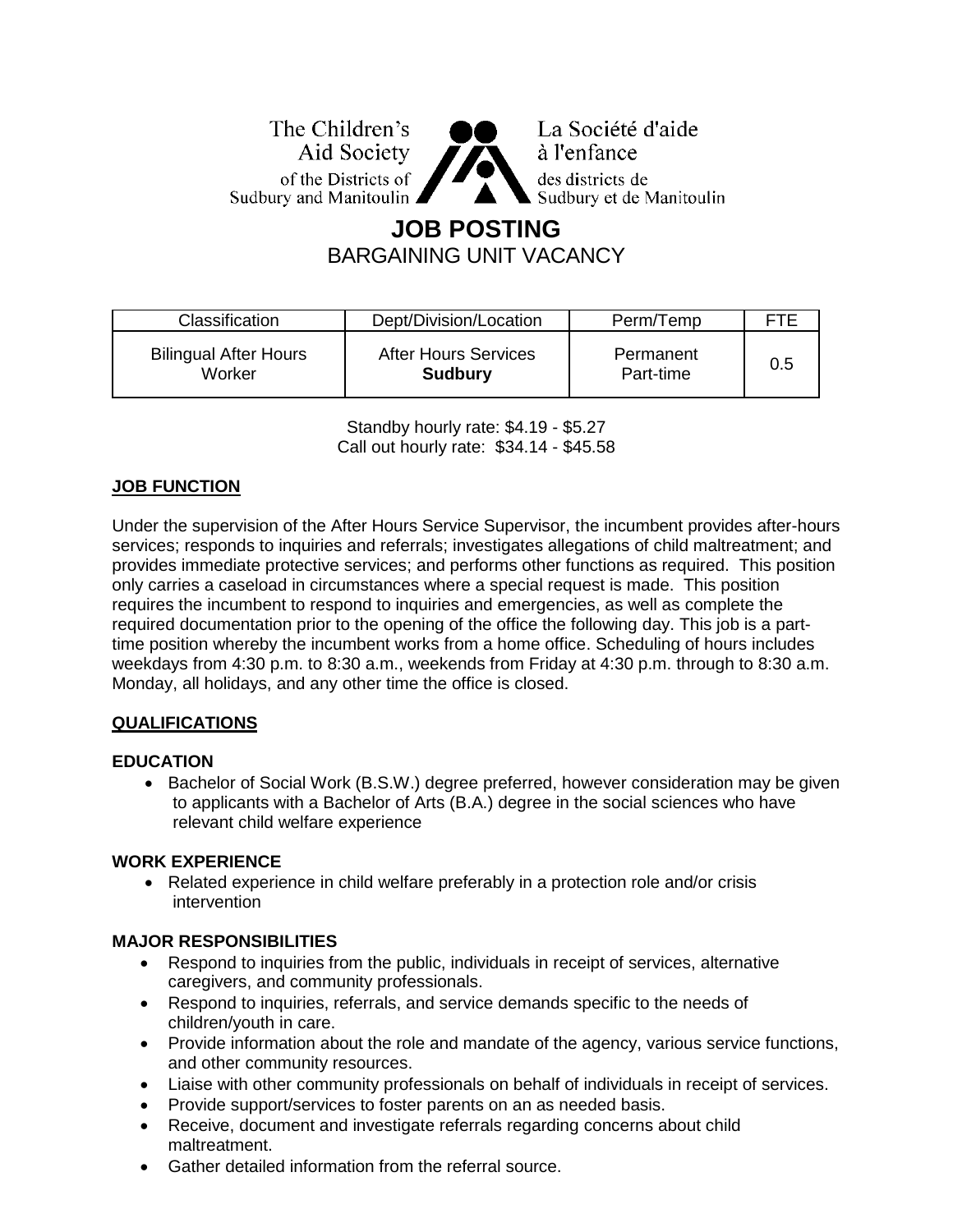# **MAJOR RESPONSIBILITIES (Cont'd)**

- Conduct thorough internal and provincial record checks, review all family history, including cross-reference files, and code the information using the relevant Ministry guidelines.
- Determine the disposition and response time and conduct thorough and comprehensive child protection investigations in keeping with Ministry standards, agency policies, and relevant community and Band protocols.
- Utilize forensic interviewing techniques during investigative interviews.
- Create safety plans for children and engage extended family and community support.
- Complete court documentation, appear and testify in court.
- Secure alternate placements when necessary (i.e. kinship and foster care options).
- Ensure best practices are followed when placing children to facilitate the child's transition.
- Provide support to foster parents and other alternative caregivers during the placement process.
- Complete all documentation required within Ministry standards and agency time frames.
- Distribute all documentation to relevant workers and supervisors by the opening of the next business day and/or as soon as possible as deemed necessary and in consultation with the assigned supervisor.
- Ensure service files are current and contain all pertinent information.
- Work regular evening hours (4:30 p.m. to 8:30 a.m.) and weekend hours (Friday 4:30 p.m. through Monday 8:30 a.m.) including statutory holidays, and work normal operation hours as required.
- Access to high speed internet at the home office.
- Home office must be within cell phone and pager range.
- Employee must be in the agency's jurisdiction while on call.
- Perform other related duties as required.

### **REQUIREMENTS**

- Knowledge of the Child, Youth and Family Services Act, relevant regulations, Ministry standards, and agency policies and procedures;
- Good understanding of the agency's values, service philosophy and objectives;
- Knowledge of social work theories, principles and practices;
- Clinical knowledge of child maltreatment, child development, attachment and separation, and family dynamics;
- Demonstrated understanding of, and commitment to, integrating the principles of equity, justice, non-discrimination and accessibility into practice, service delivery and team relationships;
- Knowledge of evidence-informed practice;
- Familiarity with community resources;
- Demonstrated interpersonal and collaboration skills to liaise effectively with a broad variety of community resources;
- Ability to maintain confidentiality of agency and client information;
- Demonstrated advanced verbal communication skills in both English and French is required;
- Demonstrated written communication skills in both English and French, including the ability to develop concise and thorough reports is required;
- Proficiency in using various computer programs and agency software systems;
- Demonstrated ability to work effectively both independently and within a team;